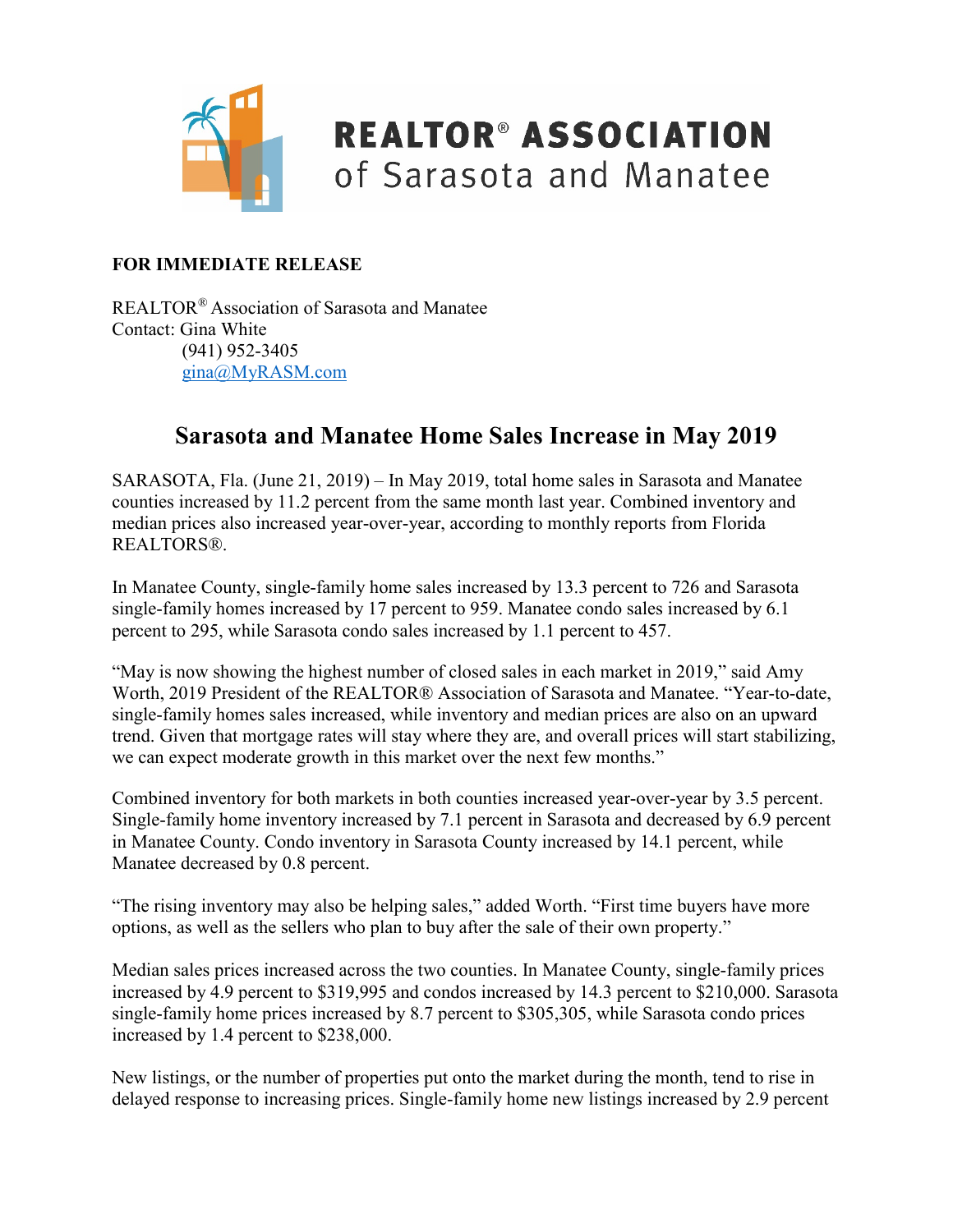in Sarasota and decreased by 8.4 percent in Manatee. As for condo new listings, Manatee increased by 8.5 percent, while Sarasota decreased by 2.9 percent.

The total number of properties that went under contract in both counties increased from this time last year. Compared to last year, single-family pending sales increased by 11.6 percent in Sarasota County and decreased by 3.2 percent in Manatee County. Condo pending sales increased by 9.6 percent in Manatee and by 5.8 percent in Sarasota.

The month's supply of inventory is an estimate of the number of months it will take to deplete the current inventory. In May 2019, the month's supply increased in Sarasota, but decreased Manatee County. Sarasota single-family homes are at a 4.5-month supply, while the condo market sits at a 5.7-month supply. As for Manatee County, the market favors the seller with a 3.8-month supply for single-family homes and a 4.2-month supply for condos.

Monthly reports are provided by Florida REALTORS® with data compiled from My Florida Regional Multiple Listing Service. For comprehensive statistics dating back to 2005, visit [www.MyRASM.com/statistics.](http://www.myrasm.com/statistics)

#### ###

#### **About Realtor® Association of Sarasota and Manatee**

The REALTOR® Association of Sarasota and Manatee (RASM) is the largest real estate trade association in Sarasota and Manatee counties, serving over 6,500 members. RASM provides technology, training, networking and business support to members, and supports a healthy real estate market by upholding high professional and ethical standards through a Code of Ethics, ongoing education and certification programs. As the advocate for the real estate brokerage industry, RASM is the Voice for Real Estate® in the Sarasota/Manatee region. For more information, call (941) 952-3400 or visi[t www.myrasm.com.](http://www.myrasm.com/)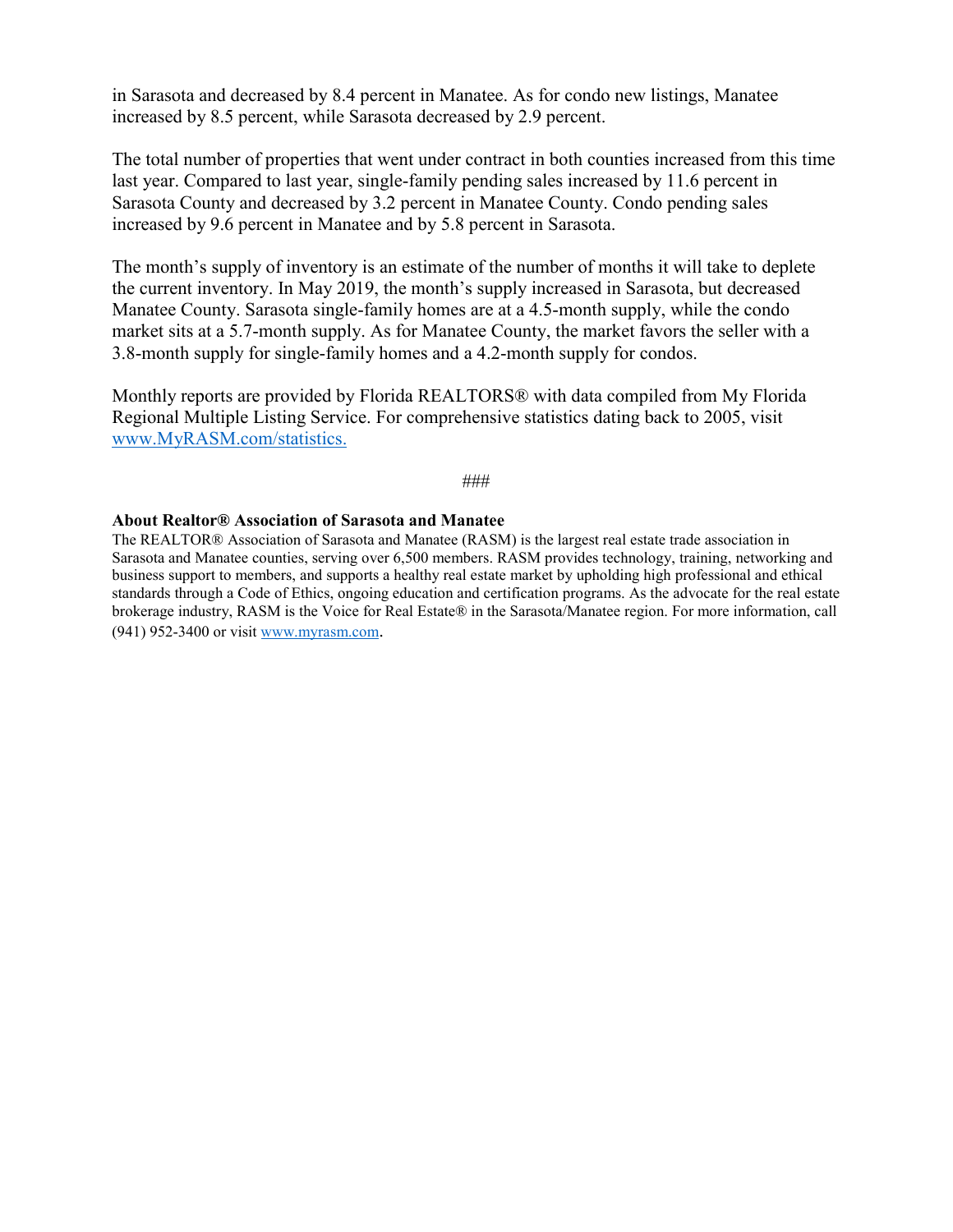### Monthly Market Summary - May 2019 Sarasota County Single Family Homes





**Inventory**

**Median Sale Price**

Median Sale Price

**Closed Sales**

|                                        | May 2019        | May 2018        | <b>Percent Change</b><br>Year-over-Year |
|----------------------------------------|-----------------|-----------------|-----------------------------------------|
| <b>Closed Sales</b>                    | 959             | 820             | 17.0%                                   |
| Paid in Cash                           | 340             | 294             | 15.6%                                   |
| <b>Median Sale Price</b>               | \$305,305       | \$280,750       | 8.7%                                    |
| Average Sale Price                     | \$411,499       | \$381,076       | 8.0%                                    |
| Dollar Volume                          | \$394.6 Million | \$312.5 Million | 26.3%                                   |
| Med. Pct. of Orig. List Price Received | 94.5%           | 94.8%           | $-0.3%$                                 |
| <b>Median Time to Contract</b>         | 56 Days         | 45 Days         | 24.4%                                   |
| Median Time to Sale                    | 101 Days        | 90 Days         | 12.2%                                   |
| <b>New Pending Sales</b>               | 859             | 770             | 11.6%                                   |
| <b>New Listings</b>                    | 815             | 792             | 2.9%                                    |
| Pending Inventory                      | 1,208           | 1,121           | 7.8%                                    |
| Inventory (Active Listings)            | 3,007           | 2,808           | 7.1%                                    |
| Months Supply of Inventory             | 4.5             | 4.2             | 7.1%                                    |

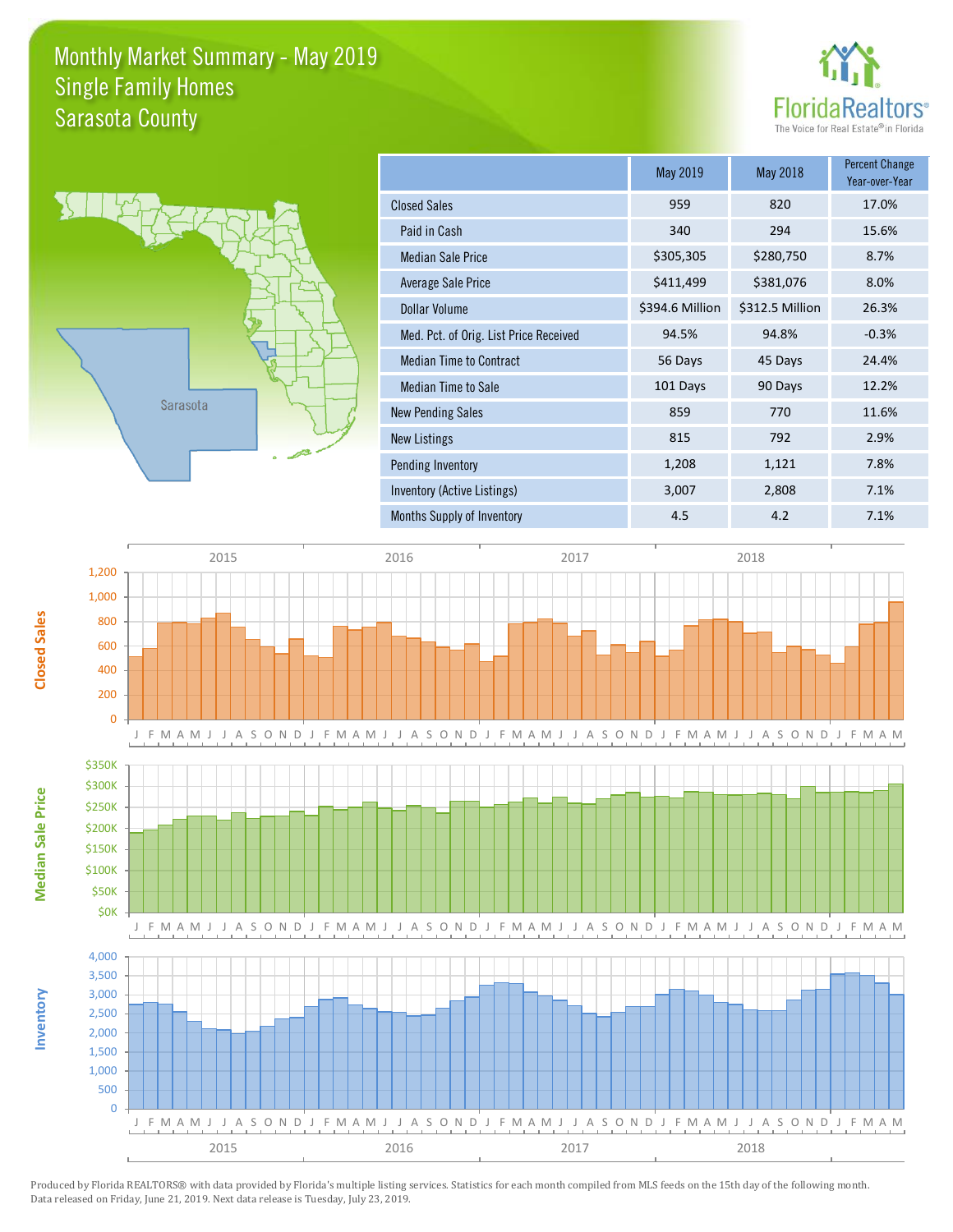#### Monthly Market Summary - May 2019 Manatee County Single Family Homes





**Inventory**

**Median Sale Price**

Median Sale Price

**Closed Sales**

|                                        | May 2019        | May 2018        | <b>Percent Change</b><br>Year-over-Year |
|----------------------------------------|-----------------|-----------------|-----------------------------------------|
| <b>Closed Sales</b>                    | 726             | 641             | 13.3%                                   |
| Paid in Cash                           | 195             | 176             | 10.8%                                   |
| <b>Median Sale Price</b>               | \$319,995       | \$305,000       | 4.9%                                    |
| Average Sale Price                     | \$388,672       | \$405,029       | $-4.0%$                                 |
| Dollar Volume                          | \$282.2 Million | \$259.6 Million | 8.7%                                    |
| Med. Pct. of Orig. List Price Received | 95.8%           | 95.6%           | 0.2%                                    |
| <b>Median Time to Contract</b>         | 50 Days         | 53 Days         | $-5.7%$                                 |
| Median Time to Sale                    | 97 Days         | 98 Days         | $-1.0%$                                 |
| <b>New Pending Sales</b>               | 645             | 666             | $-3.2%$                                 |
| <b>New Listings</b>                    | 683             | 746             | $-8.4%$                                 |
| Pending Inventory                      | 944             | 926             | 1.9%                                    |
| Inventory (Active Listings)            | 2,065           | 2,217           | $-6.9%$                                 |
| Months Supply of Inventory             | 3.8             | 4.3             | $-11.6%$                                |

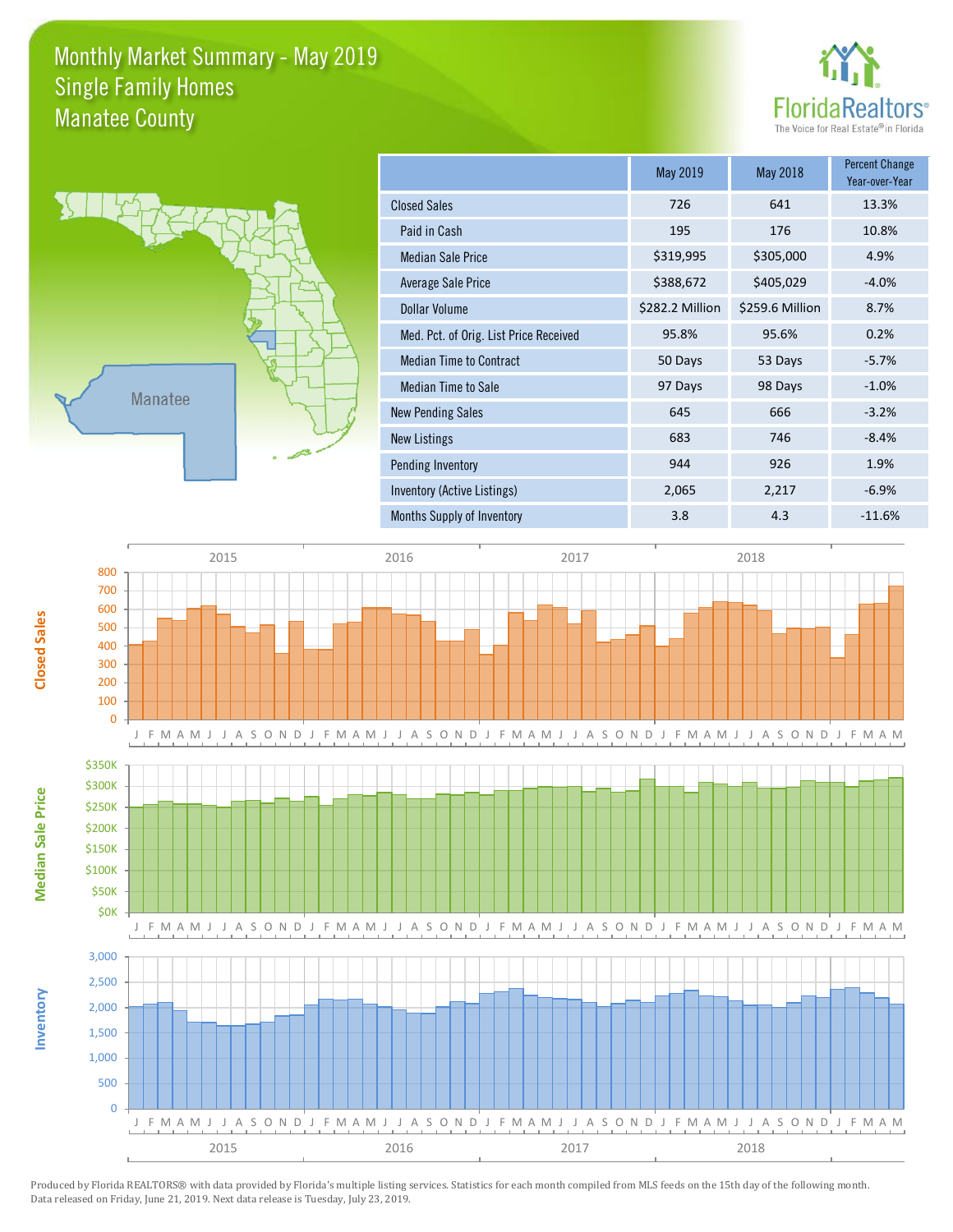#### Monthly Market Summary - May 2019 Sarasota County Townhouses and Condos



|                                        | May 2019        | May 2018        | <b>Percent Change</b><br>Year-over-Year |
|----------------------------------------|-----------------|-----------------|-----------------------------------------|
| <b>Closed Sales</b>                    | 457             | 452             | 1.1%                                    |
| Paid in Cash                           | 251             | 254             | $-1.2%$                                 |
| <b>Median Sale Price</b>               | \$238,000       | \$234,675       | 1.4%                                    |
| <b>Average Sale Price</b>              | \$361,732       | \$342,853       | 5.5%                                    |
| Dollar Volume                          | \$165.3 Million | \$155.0 Million | 6.7%                                    |
| Med. Pct. of Orig. List Price Received | 93.4%           | 94.3%           | $-1.0%$                                 |
| <b>Median Time to Contract</b>         | 65 Days         | 63 Days         | 3.2%                                    |
| <b>Median Time to Sale</b>             | 114 Days        | 104 Days        | 9.6%                                    |
| <b>New Pending Sales</b>               | 385             | 364             | 5.8%                                    |
| <b>New Listings</b>                    | 373             | 384             | $-2.9%$                                 |
| <b>Pending Inventory</b>               | 614             | 624             | $-1.6%$                                 |
| Inventory (Active Listings)            | 1,867           | 1,636           | 14.1%                                   |
| <b>Months Supply of Inventory</b>      | 5.7             | 4.8             | 18.8%                                   |

**Florid** 

The Voice for Real Estate® in Florida

tors



Produced by Florida REALTORS® with data provided by Florida's multiple listing services. Statistics for each month compiled from MLS feeds on the 15th day of the following month. Data released on Friday, June 21, 2019. Next data release is Tuesday, July 23, 2019.

**Closed Sales**

**Inventory**

**Median Sale Price**

Median Sale Price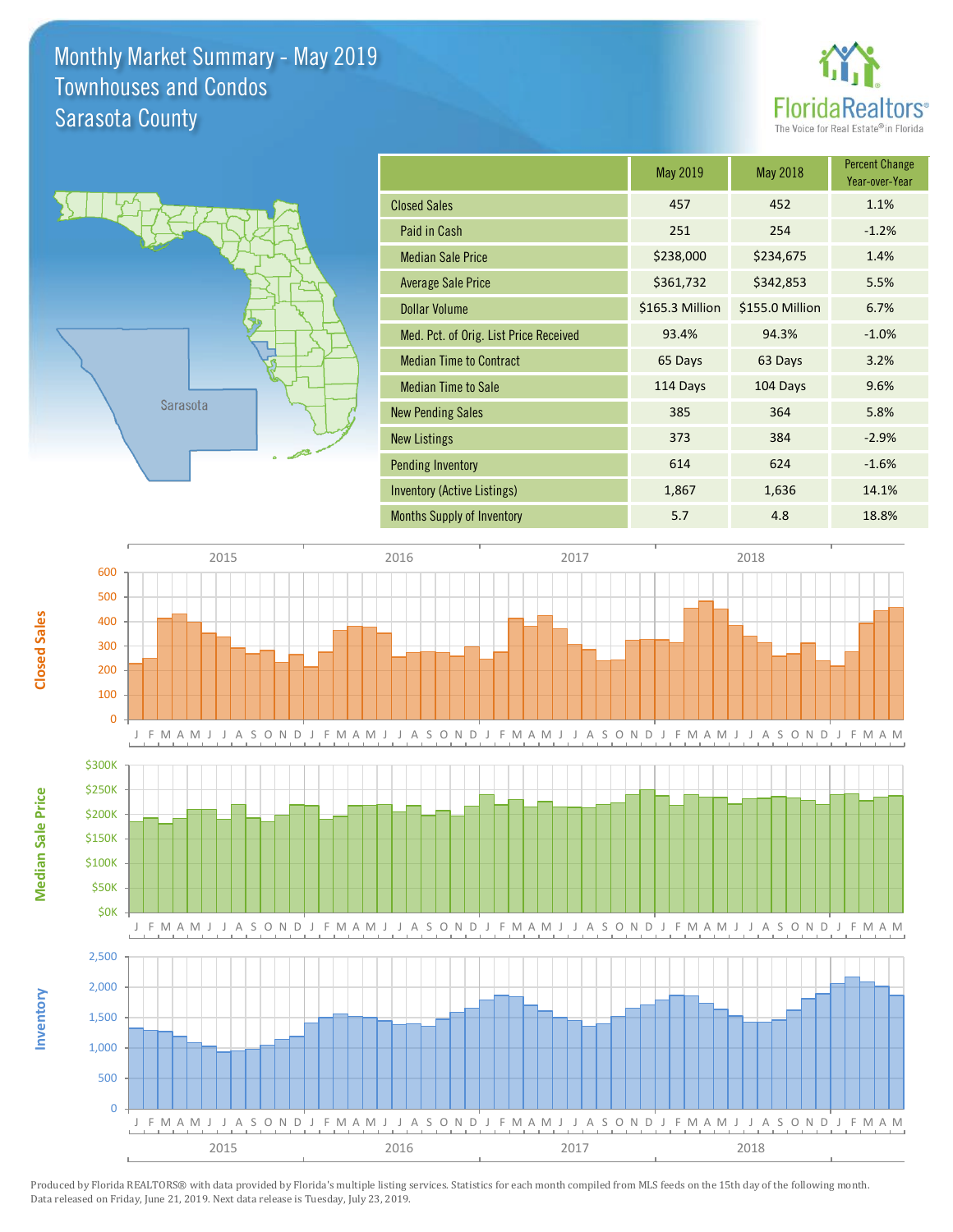#### Monthly Market Summary - May 2019 Manatee County Townhouses and Condos



|                                        | May 2019       | May 2018       | <b>Percent Change</b><br>Year-over-Year |
|----------------------------------------|----------------|----------------|-----------------------------------------|
| <b>Closed Sales</b>                    | 295            | 278            | 6.1%                                    |
| Paid in Cash                           | 147            | 151            | $-2.6%$                                 |
| <b>Median Sale Price</b>               | \$210,000      | \$183,750      | 14.3%                                   |
| <b>Average Sale Price</b>              | \$246,381      | \$234,256      | 5.2%                                    |
| Dollar Volume                          | \$72.7 Million | \$65.1 Million | 11.6%                                   |
| Med. Pct. of Orig. List Price Received | 95.0%          | 94.1%          | 1.0%                                    |
| <b>Median Time to Contract</b>         | 64 Days        | 54 Days        | 18.5%                                   |
| <b>Median Time to Sale</b>             | 107 Days       | 93 Days        | 15.1%                                   |
| <b>New Pending Sales</b>               | 274            | 250            | 9.6%                                    |
| <b>New Listings</b>                    | 268            | 247            | 8.5%                                    |
| <b>Pending Inventory</b>               | 370            | 372            | $-0.5%$                                 |
| Inventory (Active Listings)            | 955            | 963            | $-0.8%$                                 |
| <b>Months Supply of Inventory</b>      | 4.2            | 4.5            | $-6.7%$                                 |

**Florid** 

The Voice for Real Estate® in Florida

tors



Produced by Florida REALTORS® with data provided by Florida's multiple listing services. Statistics for each month compiled from MLS feeds on the 15th day of the following month. Data released on Friday, June 21, 2019. Next data release is Tuesday, July 23, 2019.

**Closed Sales**

**Inventory**

**Median Sale Price**

Median Sale Price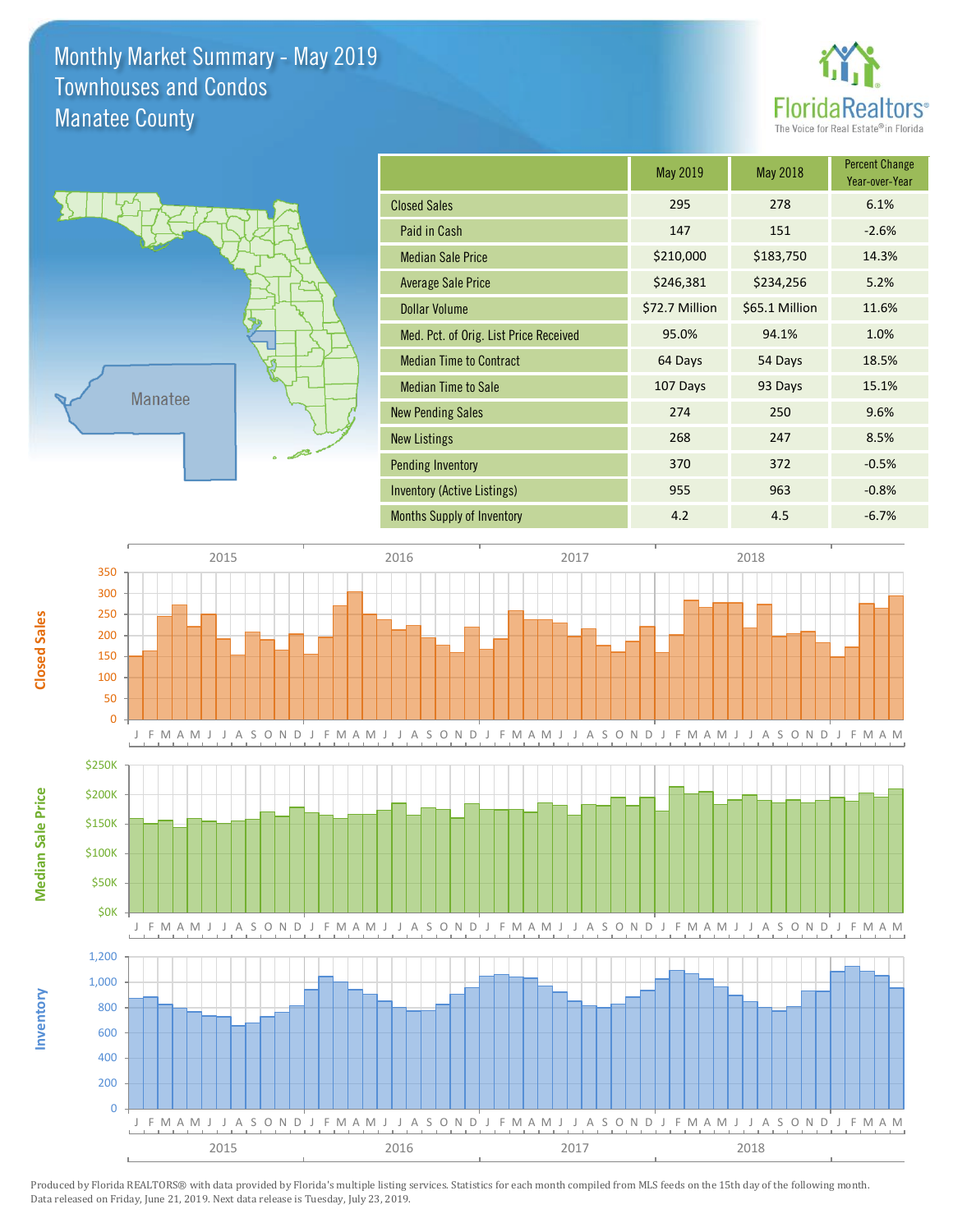

# **REALTOR® ASSOCIATION** of Sarasota and Manatee

# **Expanded Statistical Report**

# Sarasota and Manatee Counties **May 2019**

## For more detailed reports, visit http://www.MyRASM.com/statistics/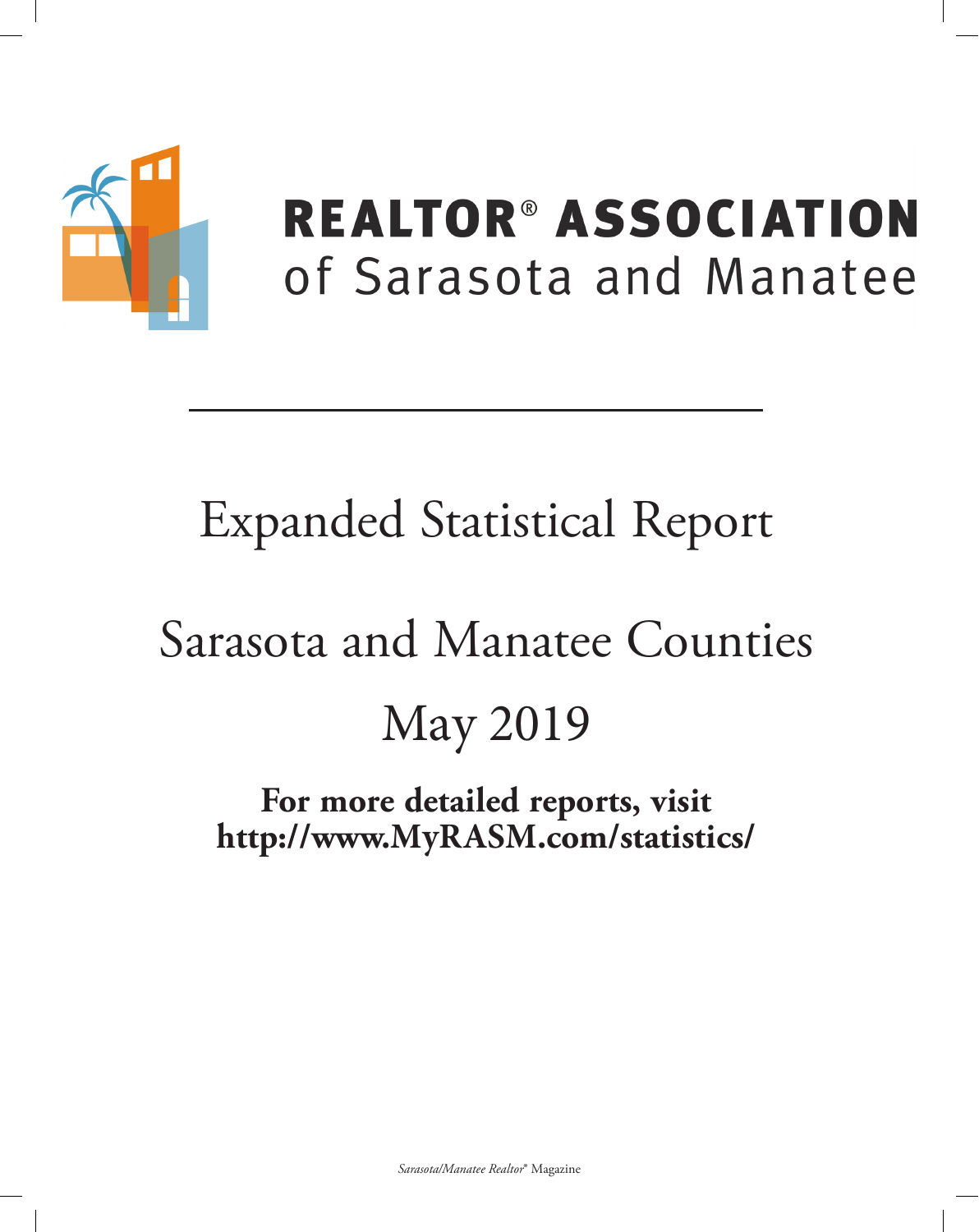#### Monthly Distressed Market - May 2019 Sarasota County Single Family Homes



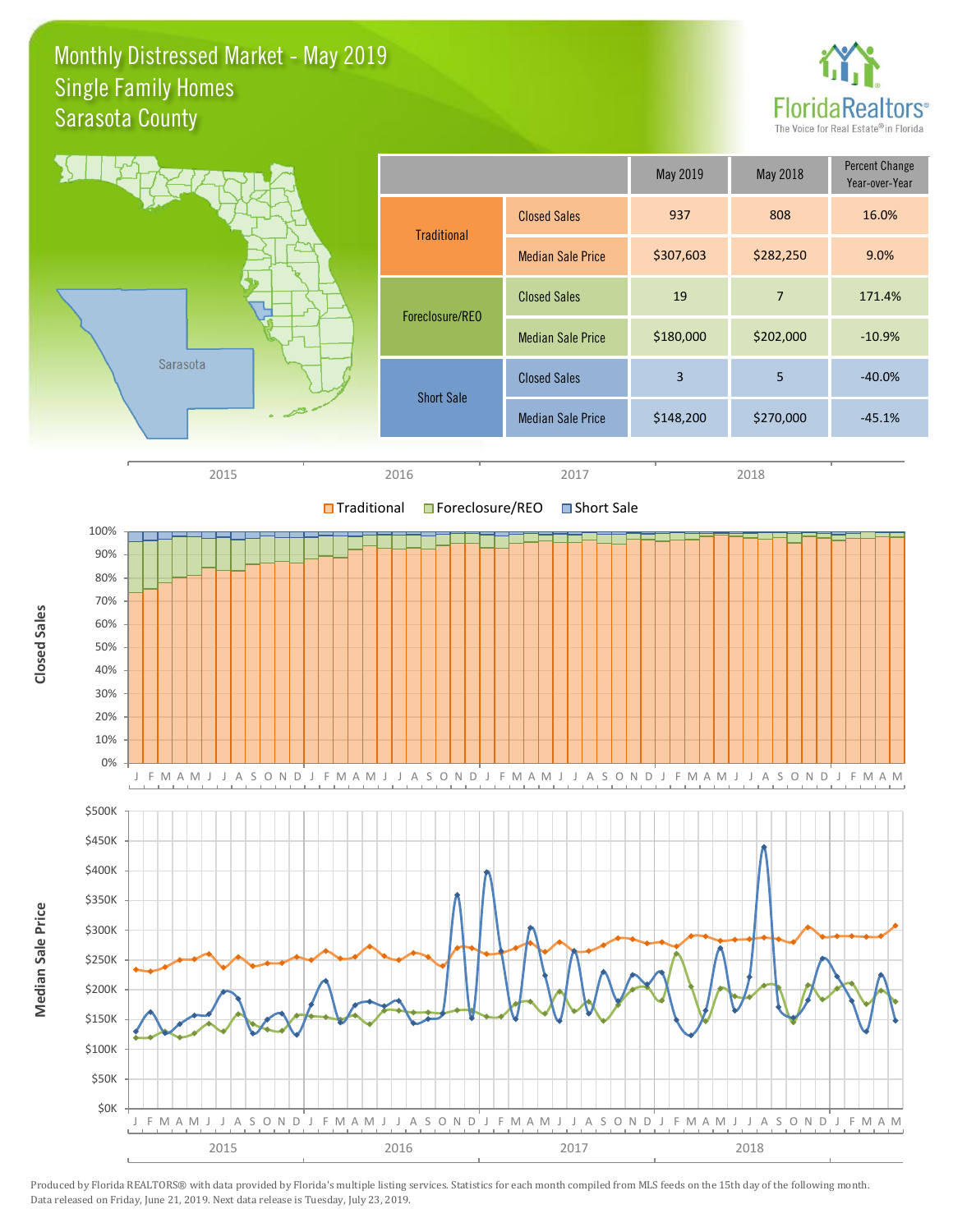#### Monthly Distressed Market - May 2019 Manatee County Single Family Homes



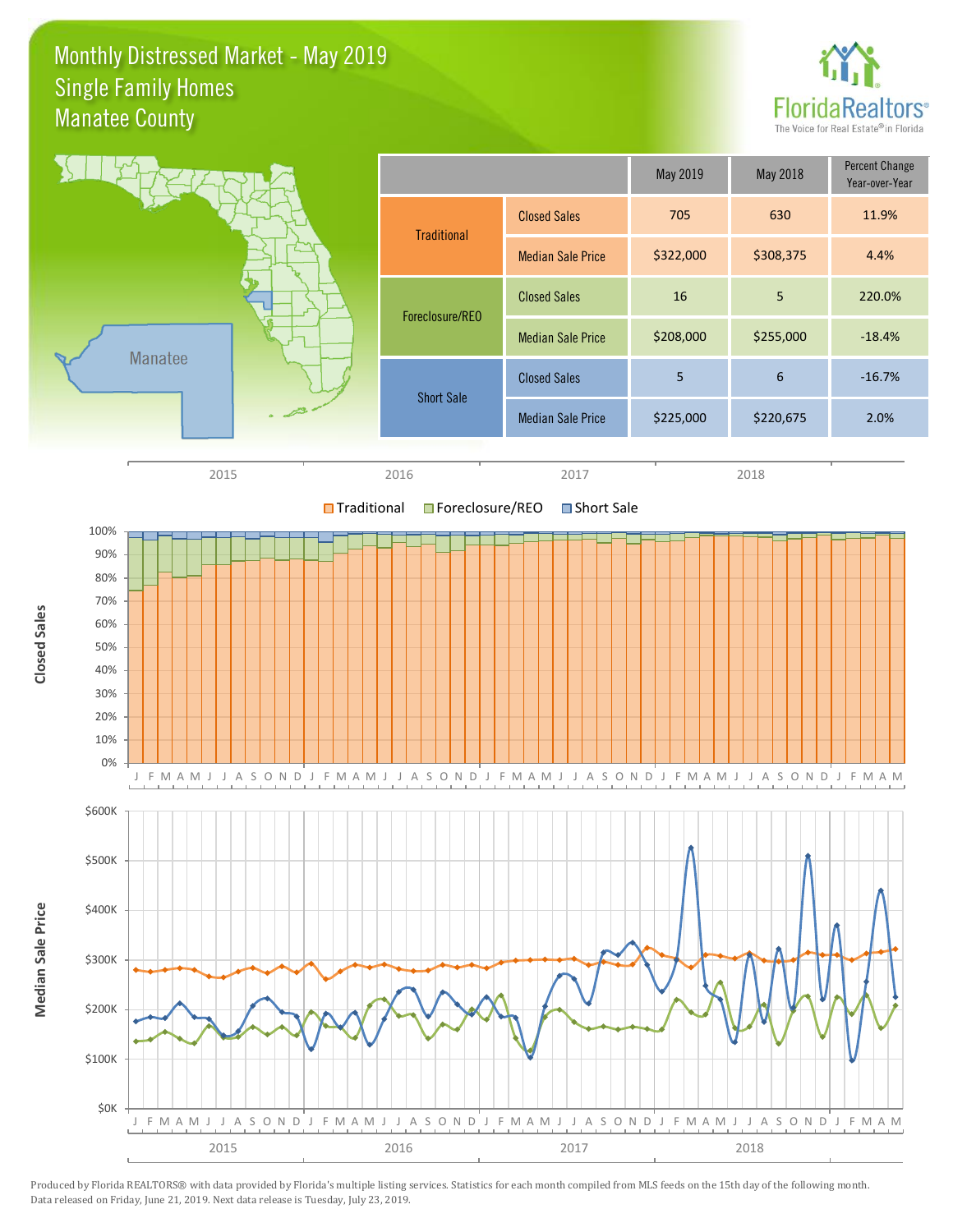Monthly Distressed Market - May 2019 Sarasota County Townhouses and Condos